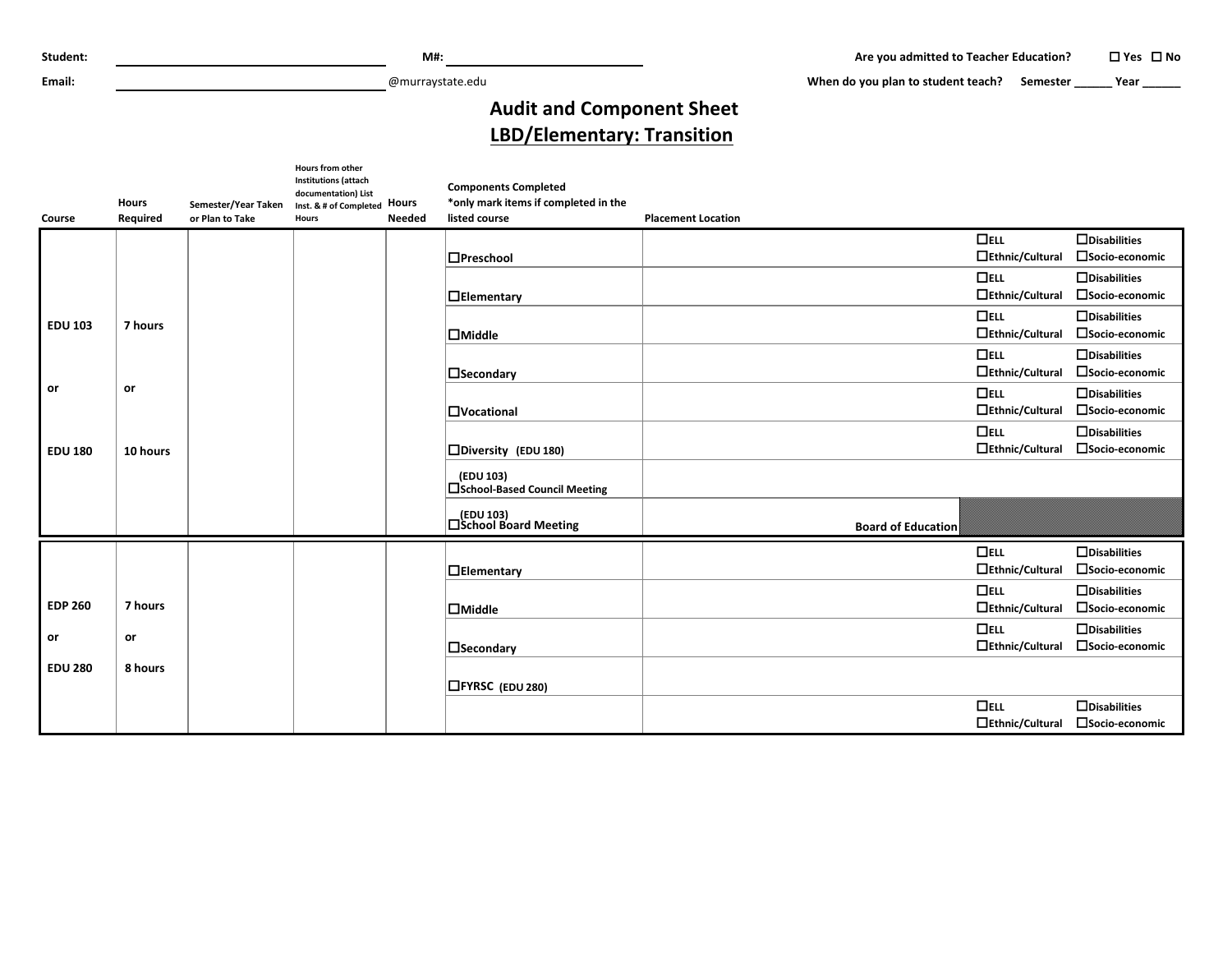| Course                            | <b>Hours</b><br>Required    | Semester/Year Taken<br>or Plan to Take | Hours from other<br><b>Institutions (attach</b><br>documentation) List<br>Inst. & # of Completed Hours<br><b>Hours</b> | <b>Needed</b> | <b>Components Completed</b><br>*only mark items if completed in the<br>listed course | <b>Placement Location</b>            |                                                         |
|-----------------------------------|-----------------------------|----------------------------------------|------------------------------------------------------------------------------------------------------------------------|---------------|--------------------------------------------------------------------------------------|--------------------------------------|---------------------------------------------------------|
| <b>EDU 303</b>                    | 6 hours                     |                                        |                                                                                                                        |               |                                                                                      |                                      |                                                         |
| <u>and</u>                        | <u>and</u>                  |                                        |                                                                                                                        |               | $\Box$ PLC (EDU 303)                                                                 |                                      |                                                         |
| <b>SED 300</b>                    | 7 hours                     |                                        |                                                                                                                        |               | $\Box$ FRYSC (SED 300)                                                               |                                      |                                                         |
| OR                                |                             |                                        |                                                                                                                        |               |                                                                                      |                                      |                                                         |
|                                   |                             |                                        |                                                                                                                        |               |                                                                                      |                                      |                                                         |
|                                   |                             |                                        |                                                                                                                        |               | $\square$ PLC                                                                        |                                      |                                                         |
|                                   |                             |                                        |                                                                                                                        |               |                                                                                      | $\Box$ ELL                           | $\Box$ Disabilities                                     |
| <b>EDU 380</b><br>(beginning F18) | 10 hours                    |                                        |                                                                                                                        |               | □ Assist Teachers                                                                    | $\Box$ Ethnic/Cultural<br>$\Box$ ELL | □Socio-economic<br>$\Box$ Disabilities                  |
|                                   |                             |                                        |                                                                                                                        |               | <b>Tutor RTI</b>                                                                     | $\Box$ Ethnic/Cultural               | □Socio-economic                                         |
|                                   |                             |                                        |                                                                                                                        |               |                                                                                      | $\Box$ ELL                           | $\Box$ Disabilities                                     |
|                                   |                             |                                        |                                                                                                                        |               |                                                                                      | $\Box$ Ethnic/Cultural               | □Socio-economic                                         |
| <b>ELE 304</b>                    | 21 hours                    |                                        |                                                                                                                        |               |                                                                                      | $\Box$ ELL                           | $\Box$ Disabilities                                     |
| or                                | or 0 hrs                    |                                        |                                                                                                                        |               |                                                                                      | $\Box$ Ethnic/Cultural               | □Socio-economic                                         |
| <b>ELE 414</b>                    | (beginning S19)             |                                        |                                                                                                                        |               |                                                                                      |                                      |                                                         |
| <b>ELE 305</b>                    | 21 hours                    |                                        |                                                                                                                        |               |                                                                                      | $\Box$ ELL                           | $\Box$ Disabilities                                     |
| or<br><b>REA 405</b>              | or 0 hrs<br>(beginning S19) |                                        |                                                                                                                        |               |                                                                                      | $\Box$ Ethnic/Cultural               | □Socio-economic                                         |
|                                   |                             |                                        |                                                                                                                        |               |                                                                                      |                                      |                                                         |
| <b>ELE 307</b>                    | 21 hours                    |                                        |                                                                                                                        |               |                                                                                      | $\Box$ ELL                           | $\Box$ Disabilities                                     |
|                                   | (through S18)               |                                        |                                                                                                                        |               |                                                                                      | $\Box$ Ethnic/Cultural               | □Socio-economic                                         |
| OR                                |                             |                                        |                                                                                                                        |               |                                                                                      |                                      |                                                         |
|                                   | 21 hours<br>(F18 only)      |                                        |                                                                                                                        |               |                                                                                      |                                      |                                                         |
| <b>REA 404</b>                    | or                          |                                        |                                                                                                                        |               |                                                                                      | $\Box$ ELL                           | $\Box$ Disabilities<br>□Ethnic/Cultural □Socio-economic |
|                                   | 0 hours                     |                                        |                                                                                                                        |               |                                                                                      |                                      |                                                         |
|                                   | (beginning S19)             |                                        |                                                                                                                        |               |                                                                                      |                                      |                                                         |
|                                   | 6 hours<br>or               |                                        |                                                                                                                        |               |                                                                                      | $\Box$ ELL                           | $\Box$ Disabilities                                     |
| <b>ELE 390</b>                    | 0 hours                     |                                        |                                                                                                                        |               | □Tutor Students                                                                      | $\Box$ Ethnic/Cultural               | □Socio-economic                                         |
|                                   | (beginning S19)             |                                        |                                                                                                                        |               |                                                                                      |                                      |                                                         |
| <b>ELE 401</b>                    | 15 hours                    |                                        |                                                                                                                        |               | $\Box$ ELL (ELE 401)                                                                 | $\Box$ ELL                           | $\Box$ Disabilities                                     |
|                                   | (through S18)               |                                        |                                                                                                                        |               |                                                                                      | $\Box$ Ethnic/Cultural               | □Socio-economic                                         |
| OR                                |                             |                                        |                                                                                                                        |               |                                                                                      |                                      |                                                         |
|                                   | 15 hours<br>(F18 only)      |                                        |                                                                                                                        |               |                                                                                      | $\Box$ ELL                           | $\Box$ Disabilities                                     |
| <b>ELE 411</b>                    | <u>or</u> 0 hours           |                                        |                                                                                                                        |               |                                                                                      | $\Box$ Ethnic/Cultural               | □Socio-economic                                         |
|                                   | (beginning S19)             |                                        |                                                                                                                        |               |                                                                                      |                                      |                                                         |
| <b>ELE 402</b>                    | 15 hours                    |                                        |                                                                                                                        |               |                                                                                      | $\Box$ ELL                           | $\Box$ Disabilities                                     |
|                                   | (through S18)               |                                        |                                                                                                                        |               |                                                                                      | $\Box$ Ethnic/Cultural               | □Socio-economic                                         |
| OR                                |                             |                                        |                                                                                                                        |               |                                                                                      |                                      |                                                         |
|                                   | 15 hours<br>(F18 only)      |                                        |                                                                                                                        |               |                                                                                      | $\Box$ ELL                           | $\Box$ Disabilities                                     |
| <b>ELE 413</b>                    | $or$ 0 hours                |                                        |                                                                                                                        |               |                                                                                      | $\Box$ Ethnic/Cultural               | □Socio-economic                                         |
|                                   | (beginning S19)             |                                        |                                                                                                                        |               |                                                                                      |                                      |                                                         |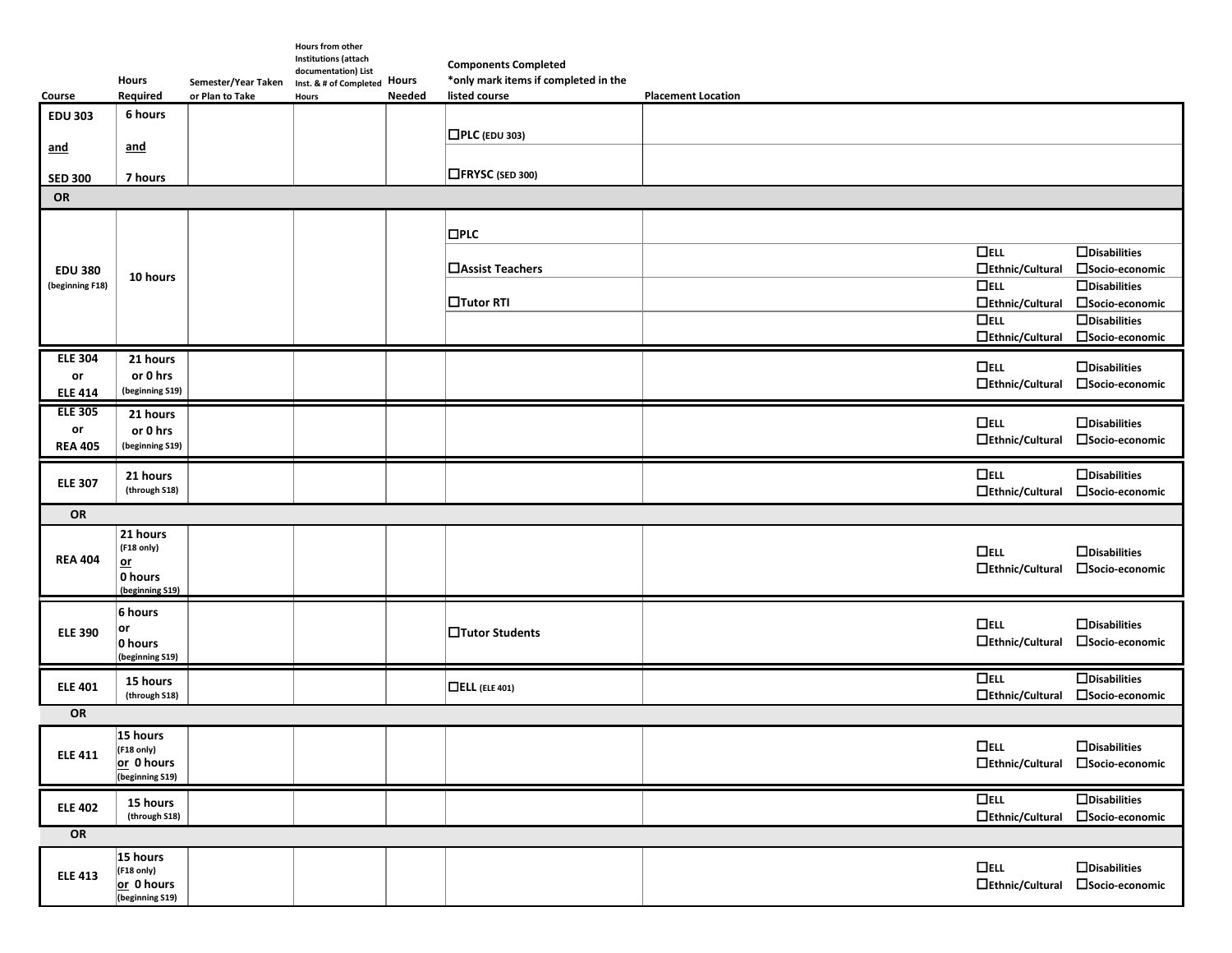| <b>Course</b>                     | <b>Hours</b><br>Required                                                                                                                                | Semester/Year Taken<br>or Plan to Take | <b>Hours from other</b><br>Institutions (attach<br>documentation) List<br>Inst. & # of Completed Hours<br>Hours | <b>Needed</b> | <b>Components Completed</b><br>*only mark items if completed in the<br>listed course | <b>Placement Location</b> |                                      |                                        |
|-----------------------------------|---------------------------------------------------------------------------------------------------------------------------------------------------------|----------------------------------------|-----------------------------------------------------------------------------------------------------------------|---------------|--------------------------------------------------------------------------------------|---------------------------|--------------------------------------|----------------------------------------|
| <b>MID 270</b>                    | 8 hours                                                                                                                                                 |                                        |                                                                                                                 |               |                                                                                      |                           | $\Box$ ELL<br>$\Box$ Ethnic/Cultural | $\Box$ Disabilities<br>□Socio-economic |
| <b>REA 306</b>                    | 21 hours<br>(through S18)                                                                                                                               |                                        |                                                                                                                 |               | $\Box$ Interaction with families                                                     |                           | $\Box$ ELL<br>$\Box$ Ethnic/Cultural | $\Box$ Disabilities<br>□Socio-economic |
| OR                                |                                                                                                                                                         |                                        |                                                                                                                 |               |                                                                                      |                           |                                      |                                        |
| <b>REA 406</b>                    | 21 hours<br>(F18 only)<br>$or$<br>0 hours<br>(beginning S19)                                                                                            |                                        |                                                                                                                 |               | $\Box$ Interaction with families                                                     |                           | $\Box$ ELL<br>□Ethnic/Cultural       | $\Box$ Disabilities<br>□Socio-economic |
|                                   | 95 hours<br>(beginning S19)                                                                                                                             |                                        |                                                                                                                 |               | <b>□Tutor Students</b>                                                               |                           | $\Box$ ELL<br>□Ethnic/Cultural       | $\Box$ Disabilities<br>□Socio-economic |
| <b>ELE 481</b>                    |                                                                                                                                                         |                                        |                                                                                                                 |               | $\Box$ Assist teachers                                                               |                           | $\Box$ ELL<br>□Ethnic/Cultural       | $\Box$ Disabilities<br>□Socio-economic |
|                                   |                                                                                                                                                         |                                        |                                                                                                                 |               | $\Box$ Teach whole groups                                                            |                           | $\Box$ ELL<br>□Ethnic/Cultural       | $\Box$ Disabilities<br>□Socio-economic |
|                                   |                                                                                                                                                         |                                        |                                                                                                                 |               | $\Box$ Diversity                                                                     |                           | $\Box$ ELL<br>$\Box$ Ethnic/Cultural | $\Box$ Disabilities<br>□Socio-economic |
|                                   | $\vert$ 15, 30, or 45 $\vert$<br>hours<br>(15 hours per<br>methods<br>course<br>ELE 411,<br><b>ELE 413, and</b><br><b>ELE 414 or</b><br><b>ELE 415)</b> |                                        |                                                                                                                 |               | <b>□Assist teachers</b>                                                              |                           | $\Box$ ELL<br>□Ethnic/Cultural       | $\Box$ Disabilities<br>□Socio-economic |
|                                   |                                                                                                                                                         |                                        |                                                                                                                 |               | □Tutor Students                                                                      |                           | $\Box$ ELL<br>$\Box$ Ethnic/Cultural | $\Box$ Disabilities<br>□Socio-economic |
|                                   |                                                                                                                                                         |                                        |                                                                                                                 |               | $\Box$ Interaction with Families                                                     |                           | $\Box$ ELL<br>$\Box$ Ethnic/Cultural | $\Box$ Disabilities<br>□Socio-economic |
| <b>ELE 486</b><br>(beginning S19) |                                                                                                                                                         |                                        |                                                                                                                 |               | $\Box$ Teach whole groups                                                            |                           |                                      |                                        |
|                                   |                                                                                                                                                         |                                        |                                                                                                                 |               | $\Box$ Diversity                                                                     |                           | $\Box$ ELL<br>$\Box$ Ethnic/Cultural | $\Box$ Disabilities<br>□Socio-economic |
|                                   |                                                                                                                                                         |                                        |                                                                                                                 |               | <b>□School-Based Council Meeting</b>                                                 |                           |                                      |                                        |
|                                   |                                                                                                                                                         |                                        |                                                                                                                 |               | <b>□School Board Meeting</b>                                                         | <b>Board of Education</b> |                                      |                                        |